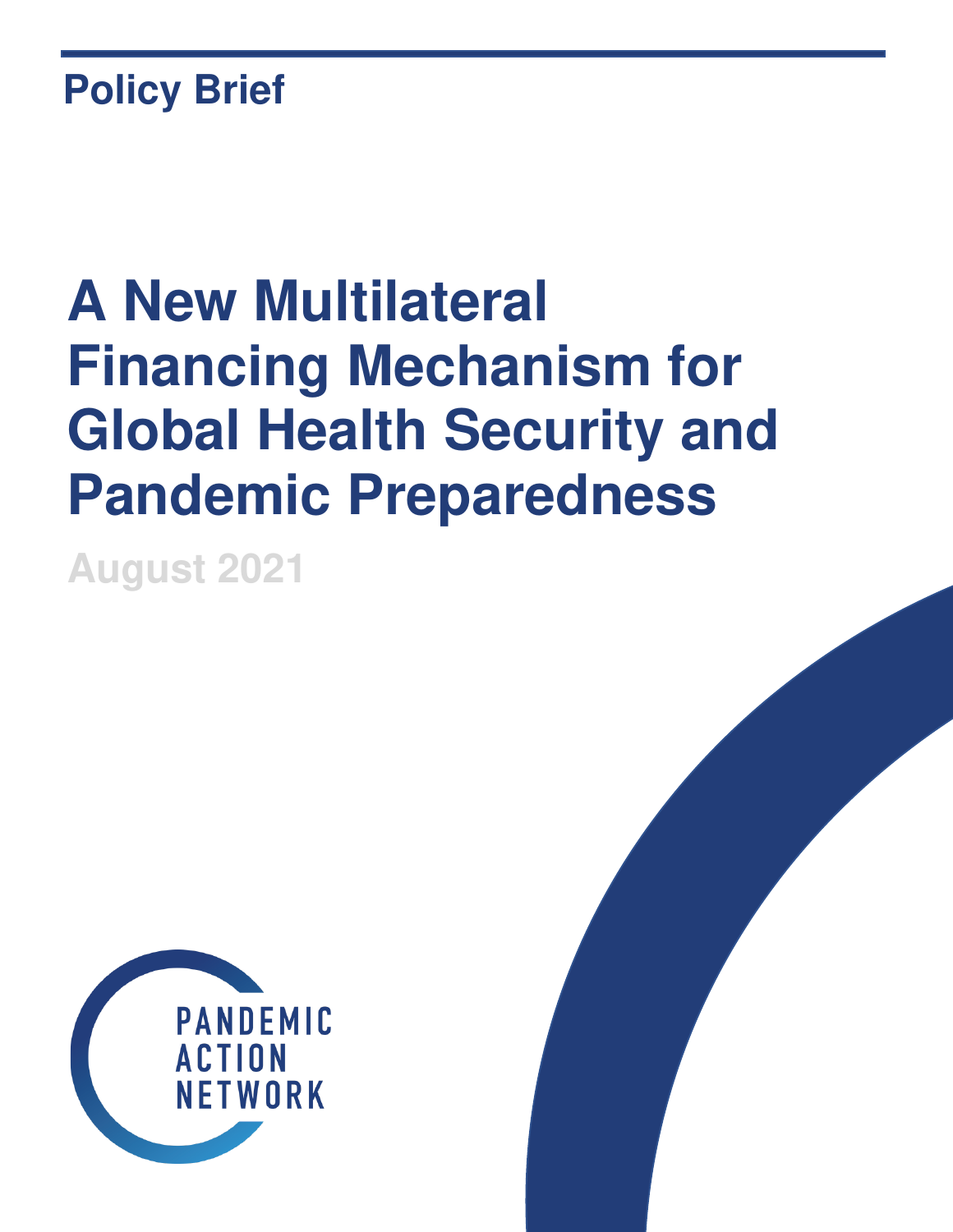# **Call to Action**

**At or alongside the 2021 United Nations General Assembly, world leaders should launch a 100-day action plan to establish and resource a new financing mechanism, or Fund, that can mobilize at least US\$10 billion annually over the next five years to bolster global health security and pandemic preparedness.** History has shown time and again that if action is not taken during a crisis, then political will dissipates once the crisis fades from view. An expedited timeline for establishing the financing mechanism/Fund will provide a critical new tool for the ongoing COVID-19 response efforts and create continuity between the pandemic response and recovery activities while bridging to escalated and sustained efforts on pandemic preparedness. **Key milestones of an expedited timeline should include:** 

- **September 2021**: At/alongside the UN General Assembly, leaders launch an action plan to establish and resource a new multilateral financing mechanism/Fund within 100 days.
- **October November 2021**: Multisectoral consultations and negotiations advance including a dedicated civil society engagement strategy — to build an inclusive and accountable governance and catalytic operational Fund model; Financial Intermediary Fund (FIF) vehicle is designed and submitted to the World Bank's (WB) Executive Board for approval as basis for the new financing mechanism/Fund.
- **December 2021**: First set of pledges made toward the goal of US\$10 billion annually; financing mechanism/Fund launched.
- **2022 Ongoing**: Continued resource mobilization, learning/adaptation of Fund governance and operational model, strengthening monitoring and evaluation tools such as the International Health Regulations (IHR) Monitoring and Evaluation Framework and Global Health Security Index to guide financing decisions and program evaluation.

For 20 months, the world has been reeling from the devastating human, economic, and social costs of being unprepared for a deadly pandemic. World leaders must seize this opportunity to leave a legacy of a healthier and safer world — starting with a new global financing mechanism that provides robust and sustained investments in pandemic prevention and preparedness through a new global financing mechanism that is fit-for-purpose. **We can begin to pandemic-proof the future if world leaders act now. Humanity can't afford to wait.**

**This policy brief is intended as a primer to inform and guide consultations among governments and non-governmental stakeholders on the parameters and design of the new financing mechanism/Fund and action plan.**

# **Contributors**

#### **Center for Global Development**

Amanda Glassman Executive Vice President and Senior Fellow

#### **Pandemic Action Network**

Carolyn Reynolds Co-Founder

Courtney Carson Senior Program Officer

#### **Nuclear Threat Initiative**

Dr. Margaret A. Hamburg Interim Vice President

Hayley Severance Senior Director

Jessica Bell Senior Program Officer

Jacob Eckles Program Officer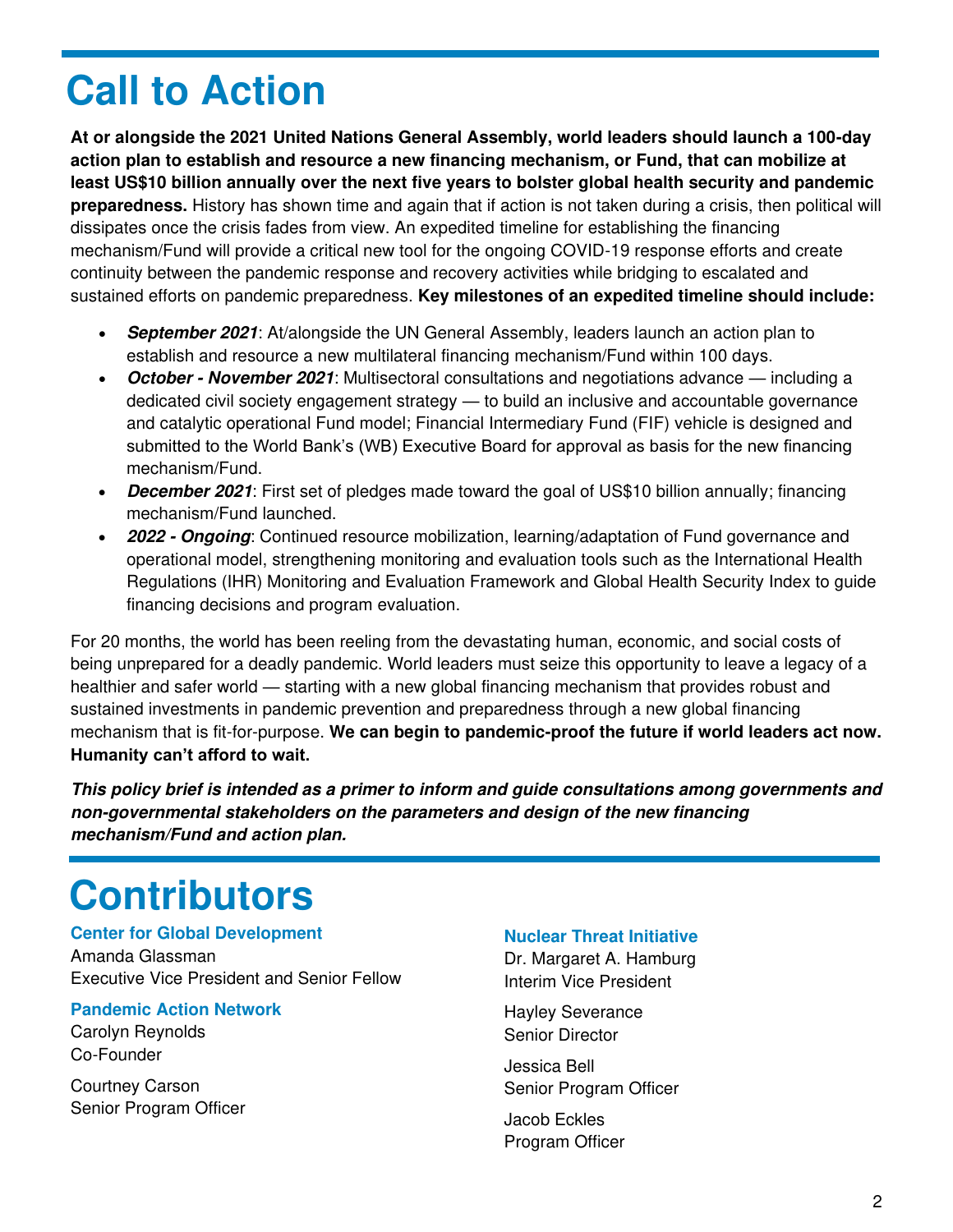### **Overview and Context**

**Health experts around the world have warned for years that countries, regional bodies, and global institutions must invest more in critical capacities to prevent, detect, and respond to infectious disease threats — and the COVID-19 pandemic lays bare how the current global health architecture was not prepared to prevent or respond with the necessary speed and force when the threat emerged.** Experts [predict](https://pandemic-financing.org/report/high-level-summary/) that there is *"every likelihood that the next*  pandemic will come within a decade, arising from a novel influenza strain, another coronavirus, or *one of several other pathogens… [whose] impact*  on human health and the global economy could be even more profound than that of COVID-*19."* Whether the next pandemic emerges naturally or due to accidental or deliberate release, the world must invest now in rapidly building core capacities for both prevention and preparedness at national, regional, and global levels and develop long-term, sustained financing solutions.

**Given this clear and present threat, multiple recent reports from an array of leading global health and finance experts have concluded that the world needs a new multilateral financing mechanism, or Fund, for global health security and pandemic preparedness.** These include, *inter alia*: the G20 High Level [Independent Panel on Financing the Global](https://pandemic-financing.org/report/high-level-summary/)  [Commons](https://pandemic-financing.org/report/high-level-summary/) (HLIP), the [Independent Panel for](https://theindependentpanel.org/mainreport/#download-main-report)  [Pandemic Preparedness and Response](https://theindependentpanel.org/mainreport/#download-main-report) (IPPPR), the [Global Health Security Index,](https://www.ghsindex.org/wp-content/uploads/2019/10/GHSIndex_FindingRecommendationsTable_Oct2019_FINAL.pdf) [Center for](https://healthsecurity.csis.org/)  [Strategic and International Studies \(CSIS\)](https://healthsecurity.csis.org/)  [Commission on America's Health Securit](https://healthsecurity.csis.org/)y, the [Global Preparedness Monitoring Board](https://apps.who.int/gpmb/assets/annual_report/2020/GPMB_2020_AR_EN_WEB.pdf) (GPMB), Pandemic Action Network, and others. In one of his first acts in office in January 2021, U.S. President Biden issued [National Security](https://www.whitehouse.gov/briefing-room/statements-releases/2021/01/21/national-security-directive-united-states-global-leadership-to-strengthen-the-international-covid-19-response-and-to-advance-global-health-security-and-biological-preparedness/)  [Memorandum 1,](https://www.whitehouse.gov/briefing-room/statements-releases/2021/01/21/national-security-directive-united-states-global-leadership-to-strengthen-the-international-covid-19-response-and-to-advance-global-health-security-and-biological-preparedness/) which firmly places global health security and pandemic preparedness as a national security priority and instructs his Administration to create such a mechanism. In

addition, bipartisan legislation that has been passed by the [U.S. House of Representatives](https://www.congress.gov/bill/117th-congress/house-bill/391?q=%7B%22search%22%3A%5B%22global+health+security+act%22%5D%7D&s=1&r=1) and advanced in the [U.S. Senate](https://www.foreign.senate.gov/press/ranking/release/risch-menendez-portman-murphy-applaud-committee-passage-of-comprehensive-global-health-legislation) have authorized U.S. participation in a new global Fund for Global Health Security and Pandemic Preparedness. The need for increased investments in global health security and pandemic preparedness through both new and enhanced mechanisms has been discussed at the [United Nations Security Council](https://www.state.gov/secretary-antony-j-blinken-remarks-to-the-un-security-council-briefing-on-covid-19-and-vaccine-access/) and at the [UN General Assembly](https://media.un.org/en/asset/k19/k19mtwb7cu) in recent months and was affirmed in recent [G20](https://global-health-summit.europa.eu/rome-declaration_en) and [G7](https://www.g7uk.org/wp-content/uploads/2021/06/G7-Carbis-Bay-Health-Declaration-PDF-389KB-4-Pages.pdf) communiqués.

**In short, there is a broad consensus that urgent action is needed to mobilize significant new resources for global health security and pandemic preparedness through a new multilateral financing mechanism or Fund.**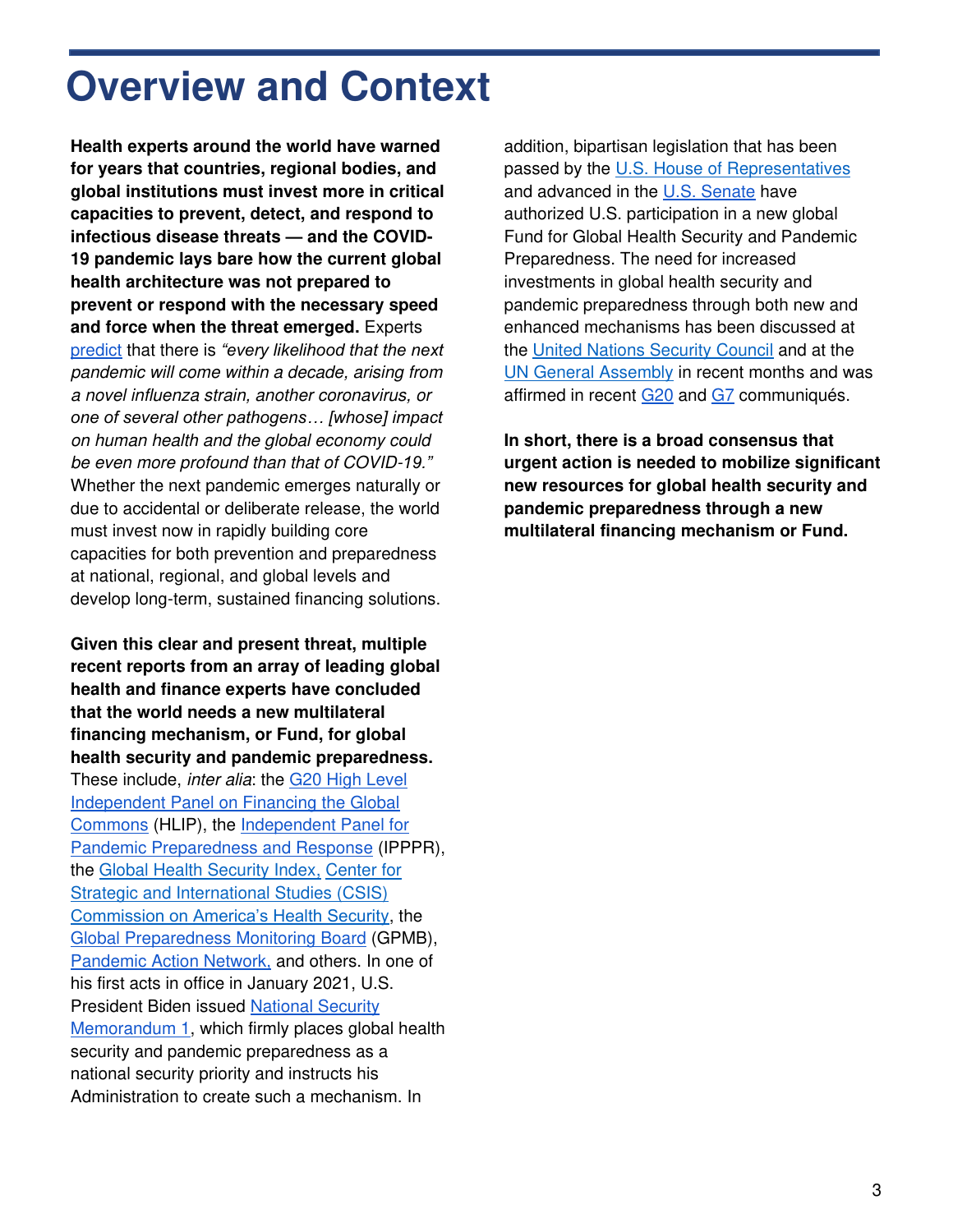## **Key Characteristics of New Financing Mechanism/Fund**

**Strengthening country leadership and accountability for pandemic preparedness must be at the core of the new financing mechanism/Fund.** Strong, country-led systems and investment in national and regional health security capacities are the bedrock of better preparedness. The intergovernmental treaty of the IHRs agreed by 196 countries establishes that every government should approve a national action plan for health security, but not all countries have done so and financing has been a major [impediment](https://www.csis.org/analysis/harnessing-multilateral-financing-health-security-preparedness) to their development and/or implementation. Building on the March 2020 proposal for a [Global Health Security Challenge](https://media.nti.org/documents/GHS_Challenge_Fund_Concept_Note_FINAL.PDF)  [Fund,](https://media.nti.org/documents/GHS_Challenge_Fund_Concept_Note_FINAL.PDF) a new Fund should support these plans and a whole-of-government approach across the health, security, environment/climate, food/animal, and finance sectors and ensure that additional resources are placed on-budget as much as possible. It is also important to acknowledge that many preparedness investments represent global public goods where the benefits of the investments redound more to global than to domestic security, and as such these will require medium-term external grant financing in lower-income countries. The new Fund should incentivize domestic prioritization, planning, and budgeting for pandemic preparedness — catalyzing a race to the top for preparedness and "challenging" countries to invest more as their economies grow. Financing should be linked to measurable progress toward IHR benchmarks and widely agreed transparent international measures such as the IHR Monitoring and Evaluation Framework and the [Global Health Security Index.](https://www.ghsindex.org/)

**A new multilateral financing mechanism/Fund will address critical gaps in the existing global health architecture and should meet several key imperatives:**

- **Work across sectors** to reflect the full reach and impact of pandemic threats
- **Assure fair burden-sharing and generate blended financing solutions** that leverage funding streams beyond overseas development assistance (ODA) and from the private sector
- **Incentivize domestic resource mobilization** and enable increasingly onbudget financing for essential preparedness functions
- **Finance and drive progress in thematic, cross-cutting areas** not currently within current global health organization mandates, including OneHealth; the intersection of climate, environment and health; and reducing emerging biological risks associated with technology advances

The G20 HLIP noted that Coalition for Epidemic Preparedness Innovations (CEPI), the Global Fund to Fight AIDS, Tuberculosis and Malaria, Gavi, and the World Health Organization (WHO), and regional centers for disease control, among others, all have key roles to play to achieve the global goal of enhanced preparedness. However, the Panel determined that an additional, complementary global funding mechanism is required to achieve the needed scale and to plug gaps in the current international system of preparedness funding and play the role of a "fund of funds" and providing predictable, proactive, and pooled funding to existing organizations.

WHO's comparative advantage in global health security is as a normative, standard-setting agency for health, providing technical cooperation; it is not a financing institution. Modification to the mandates of the Global Fund or Gavi, so that they could house or administer a new Fund, may be a difficult and lengthy process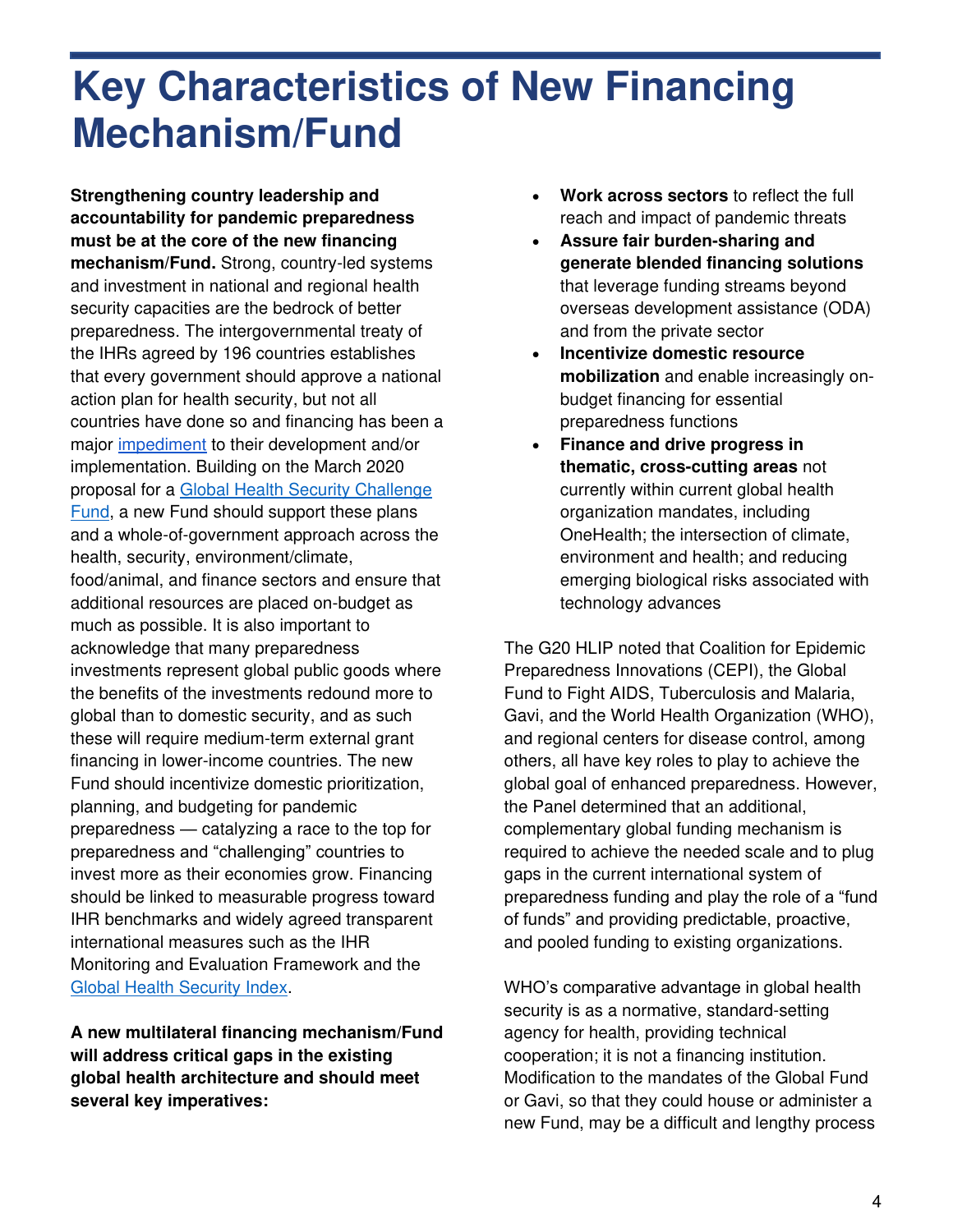given their targeted focus and might result in only marginal additional resources or improvements for pandemic preparedness. Significant reforms could also risk derailing the core missions of those institutions [\(HIV/AIDS, tuberculosis, and](https://www.theglobalfund.org/en/updates/other-updates/2021-04-13-the-impact-of-covid-19-on-hiv-tb-and-malaria-services-and-systems-for-health/)  [malaria](https://www.theglobalfund.org/en/updates/other-updates/2021-04-13-the-impact-of-covid-19-on-hiv-tb-and-malaria-services-and-systems-for-health/) and [child vaccinations,](https://www.unicef.org/press-releases/covid-19-pandemic-leads-major-backsliding-childhood-vaccinations-new-who-unicef-data) respectively) at the very time when they need to redouble their efforts because progress in those priority areas has been significantly impacted by the COVID-19 pandemic. However, the Global Fund, Gavi, WHO, CEPI, and other international and regional organizations should be recipients of a new financing mechanism for preparedness and response and serve as implementing partners or providers of technical assistance to countries where they have a comparative expertise or advantage.

The G20 HLIP thus concluded that the most effective path to achieving the aims of its recommended new **Global Health Threats Fund** would be to create a FIF at the WB, similar to dedicated funds established to address other global challenges such as education (the Global Partnership for Education), the environment (Global Environment Facility) or climate (the Climate Investment Funds, Green Climate Fund). FIFs vary in terms of their governance structures and level of independence from WB operations and procedures. As a new FIF through the WB, the Fund could leverage the WB's Treasury functions and other capacities to enable greater lending and grantmaking for pandemic preparedness. The WB could also mobilize private capital via the International Finance Corporation (IFC) to make co-investments with private companies in targeted preparedness activities like countermeasure manufacturing and can sub-grant to regional and global health entities.

**A new financing mechanism/Fund must be purpose-driven and uniquely capacitated to bring together the health, finance, security, and other sectors to accelerate proper and timely resourcing of bolstering [core](https://www.g20.org/wp-content/uploads/2021/07/G20-HLIP-Report.pdf)  [capacities](https://www.g20.org/wp-content/uploads/2021/07/G20-HLIP-Report.pdf) for effective pandemic prevention,**  **preparedness, and response.** The Fund must not suffer from mission drift over time; it should remain rooted in closing critical gaps with a focus on core capacities in low- and middle-income countries (LMICs) that constitute global public goods, using data from globally recognized sources. **Prioritized capacities for investment should include:**

- **Strong, reliable, and globally coordinated surveillance, data, and laboratory networks** for early detection of emerging pathogens with pandemic potential, including zoonotic spillover;
- **Robust and effective biosafety, biosecurity, and research oversight and governance capacity** at the national and sub-national levels;
- **A well-trained, well-equipped frontline health workforce and infrastructure** capable of timely and effective infection prevention and control in the event of a serious outbreak while ensuring continued delivery of essential health services;
- **Stress-tested national, regional, and global systems** that can stop outbreaks from spreading, including e.g. emergency operations centers, communications networks, simulations, and pre-agreed protocols;
- **Regional and global platforms and plans to drive and coordinate the research, development, manufacturing, [responsible stockpiling,](https://multimedia.3m.com/mws/media/1952793O/3m-pandemic-stockpile-white-paper-american-english.pdf) and timely delivery of medical countermeasures and supplies,** such as vaccines, diagnostics, therapeutics, personal protective equipment, oxygen, and other lifesaving tools to ensure equitable access, preclude severe shortages, and avoid prolonging a pandemic. This includes expanding warm base manufacturing, resilient supply chains, and procurement.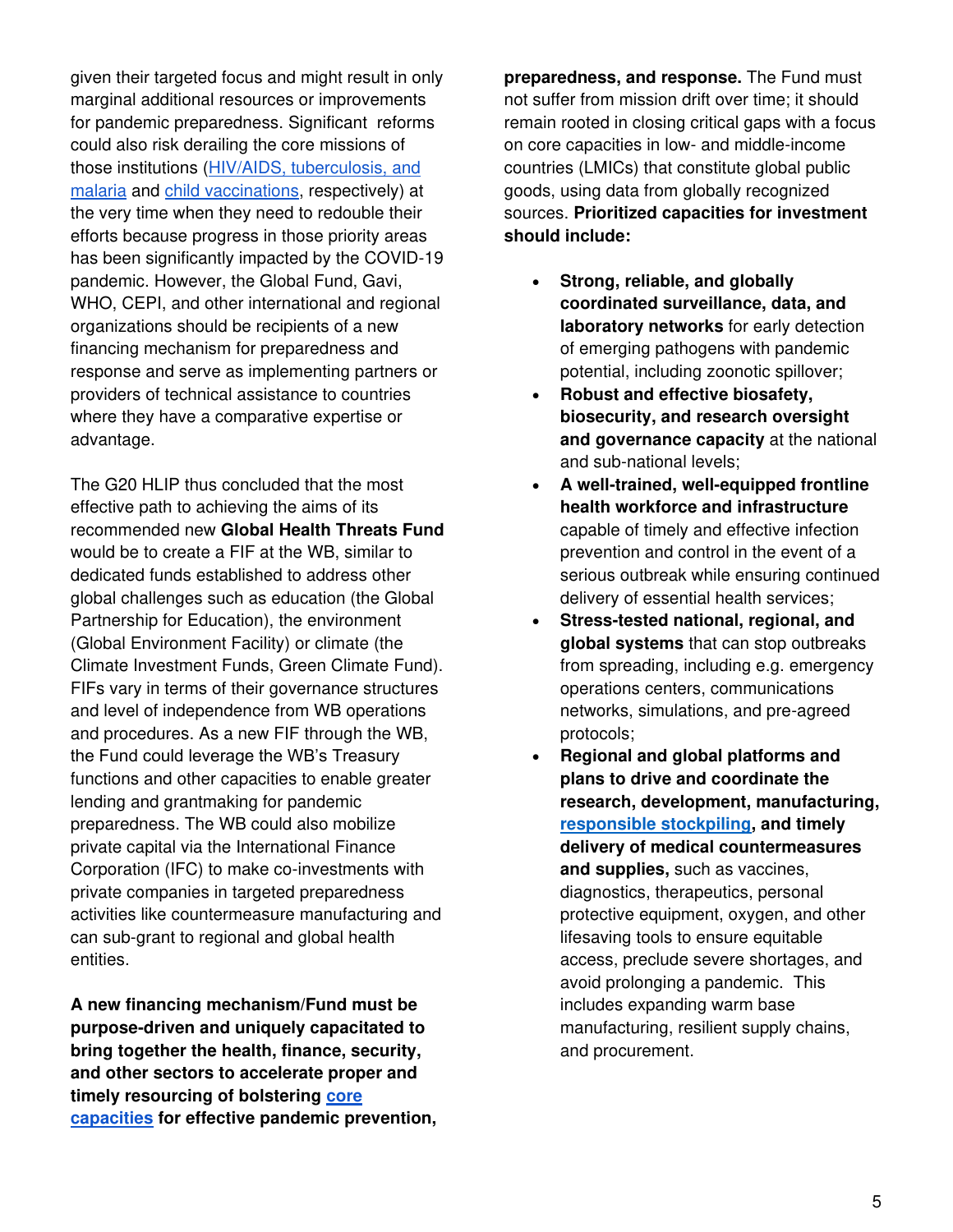# **Funding**

**The G20 High Level Panel concluded that governments must collectively commit to increasing international financing for pandemic prevention and preparedness by at least US\$75 billion over the next five years, or US\$15 billion each year. Of this amount, the Panel urged that at least US\$10 billion per year should be pooled in a new multilateral Global Health Threats Fund** to address the aforementioned areas of need. This amount was based on a review of recent and fulsome global cost assessments available, conducted by WHO (provided for the G20), [McKinsey and Company,](https://www.mckinsey.com/industries/public-and-social-sector/our-insights/not-the-last-pandemic-investing-now-to-reimagine-public-health-systems) and [Georgetown University](https://drive.google.com/file/d/1C48wD64LYqDO_v83n84dS9x_2VtlC018/view?usp=sharing) and triangulated with new data and information from other actors. This amount considers the shares of funding that should be expected to be covered by domestic budgets and the private sector. The US\$10 billion target amount has been backed by various global health experts and organizations, including the C[SIS Commission for America's Health Securit](https://www.csis.org/analysis/co-chair-statement-june-2021-meeting-commissioners)y as well as by an array of non-governmental organizations through the [Pandemic Action](https://pandemicactionnetwork.org/wp-content/uploads/2020/12/Now-or-Never-An-Agenda-for-Global-Action-to-Make-America-and-the-World-Safer-From-Pandemic-Threats.pdf)  [Network](https://pandemicactionnetwork.org/wp-content/uploads/2020/12/Now-or-Never-An-Agenda-for-Global-Action-to-Make-America-and-the-World-Safer-From-Pandemic-Threats.pdf) and Global Health Council.

**The new financing mechanism/Fund should sustainably catalyze investments from a broad array of public and private sources of finance, including governments, multilateral organizations, non-governmental organizations, private sector donors, philanthropies, and even from individual donors.** These contributions should then be matched against national funding to accelerate progress toward specific, measurable epidemic preparedness benchmarks in each country.

**The case for a US\$10 billion annual global investment in pandemic preparedness could hardly be more compelling.** At an unfathomable loss of more than four million lives and an estimated US\$20 trillion to the global economy

and counting, and the projections that the pandemic will continue well into the coming year or longer, the human and economic costs of COVID-19 are staggering and will be felt for a generation. The investment is a small fraction of the tens of trillions spent to date on stimulus packages, vaccines, and other response measures since the pandemic began but would have an incredible impact.

**There is also a strong case for every government to contribute a percentage to a pooled financing mechanism according to the size of their economy and ability to pay.** As with United Nations peacekeeping operations, collective security arrangements, such as NATO or efforts to mitigate climate change, pandemic prevention and preparedness benefits all countries and warrants an "all hands on deck" funding model. To avoid competition for funding with other global health and development priorities and to ensure predictable, long-term funding, policymakers should identify nontraditional, non-ODA funding sources as new revenue streams. Examples may include tapping homeland security or defense budgets, stretching multilateral development bank (MDB) balance sheets to expand for pandemic-specific lending; and/or the collection of a small percent of airline and cruise ship ticket costs or other targeted levies. Similar collection mechanisms were implemented in the United States following the September 11, 2001, attacks, which have generated hundreds of billions of dollars of sustainable funding directed to global security measures.